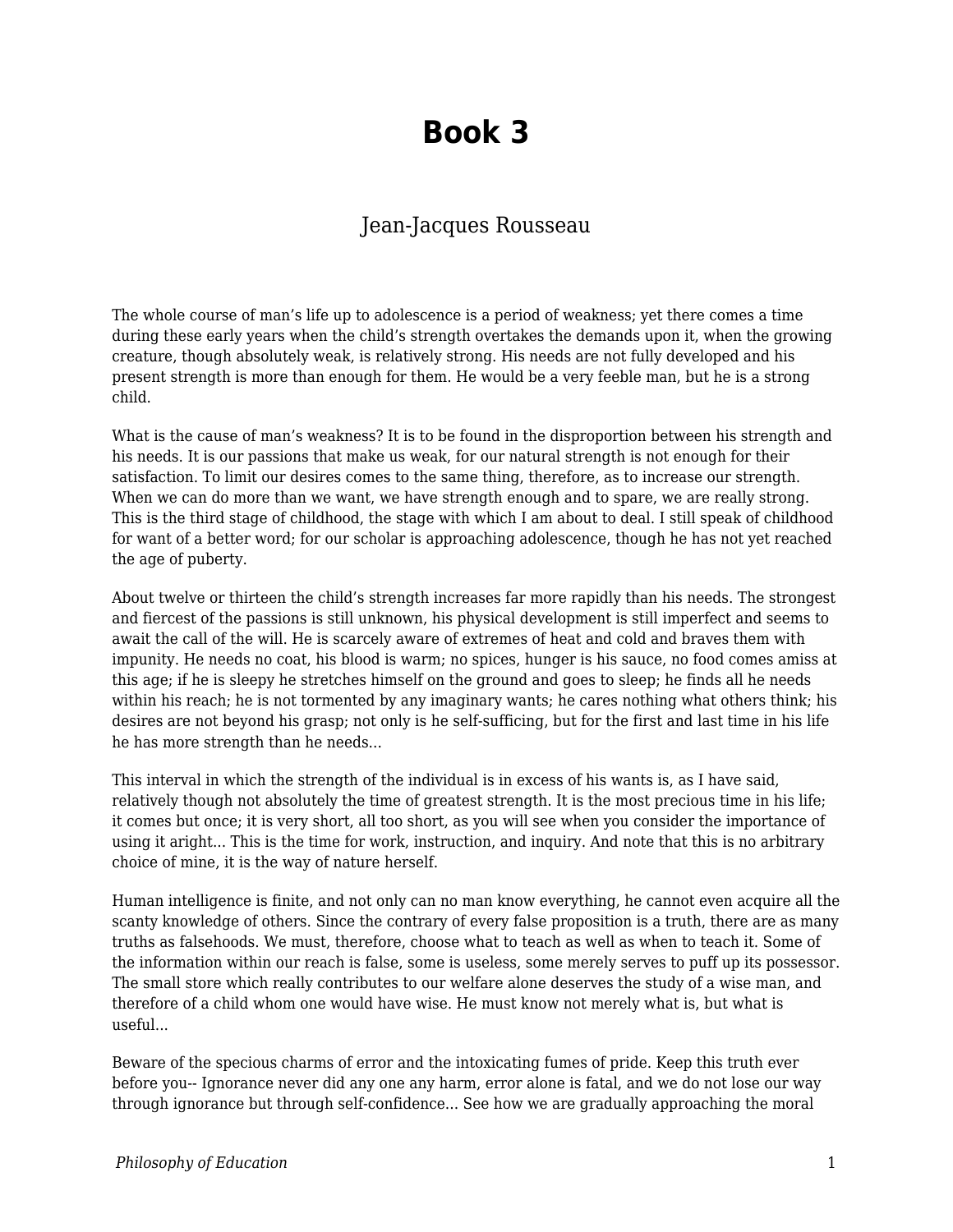ideas which distinguish between good and evil. Hitherto we have known no law but necessity, now we are considering what is useful; we shall soon come to what is fitting and right.

Man's diverse powers are stirred by the same instinct. The bodily activity, which seeks an outlet for its energies, is succeeded by the mental activity which seeks for knowledge. Children are first restless, then curious; and this curiosity, rightly directed, is the means of development for the age with which we are dealing. Always distinguish between natural and acquired tendencies. There is a zeal for learning which has no other foundation than a wish to appear learned, and there is another which springs from man's natural curiosity about all things far or near which may affect himself... This is the first principle of curiosity; a principle natural to the human heart, though its growth is proportional to the development of our feeling and knowledge. If a man of science were left on a desert island with his books and instruments and knowing that he must spend the rest of his life there, he would scarcely trouble himself about the solar system, the laws of attraction, or the differential calculus. He might never even open a book again; but he would never rest till he had explored the furthest corner of his island, however large it might be. Let us therefore omit from our early studies such knowledge as has no natural attraction for us, and confine ourselves to such things as instinct impels us to study.

Our island is this earth... all at once we are exploring the round world and leaping to the bounds of the universe. This change is the result of our growing strength and of the natural bent of the mind. While we were weak and feeble, self-preservation concentrated our attention on ourselves; now that we are strong and powerful, the desire for a wider sphere carries us beyond ourselves as far as our eyes can reach.... Let the senses be the only guide for the first workings of reason. No book but the world, no teaching but that of fact. The child who reads ceases to think, he only reads. He is acquiring words not knowledge.

Teach your scholar to observe the phenomena of nature; you will soon rouse his curiosity, but if you would have it grow, do not be in too great a hurry to satisfy this curiosity. Put the problems before him and let him solve them himself. Let him know nothing because you have told him, but because he has learnt it for himself. Let him not be taught science, let him discover it. If ever you substitute authority for reason he will cease to reason; he will be a plaything of other people's thoughts.

You wish to teach this child geography and you provide him with globes, spheres, and maps. What elaborate preparations! What is the use of all these symbols; why not begin by showing him the real thing so that he may at least know what you are talking about?... Never tell the child what he cannot understand: no descriptions, no eloquence, no figure of speech, no poetry. The time has not come for feeling or taste. Continue to be clear and cold; the time will come only too soon when you must adopt another tone.

Brought up in the spirit of our maxims, accustomed to make his own tools and not to appeal to others until he has tried and failed, he will examine everything he sees carefully and in silence. He thinks rather than questions. Be content, therefore, to show him things at a fit season; then, when you see that his curiosity is thoroughly aroused, put some brief question which will set him trying to discover the answer...

As a general rule-- never substitute the symbol for the thing signified, unless it is impossible to show the thing itself; for the child's attention is so taken up with the symbol that he will forget what it signifies....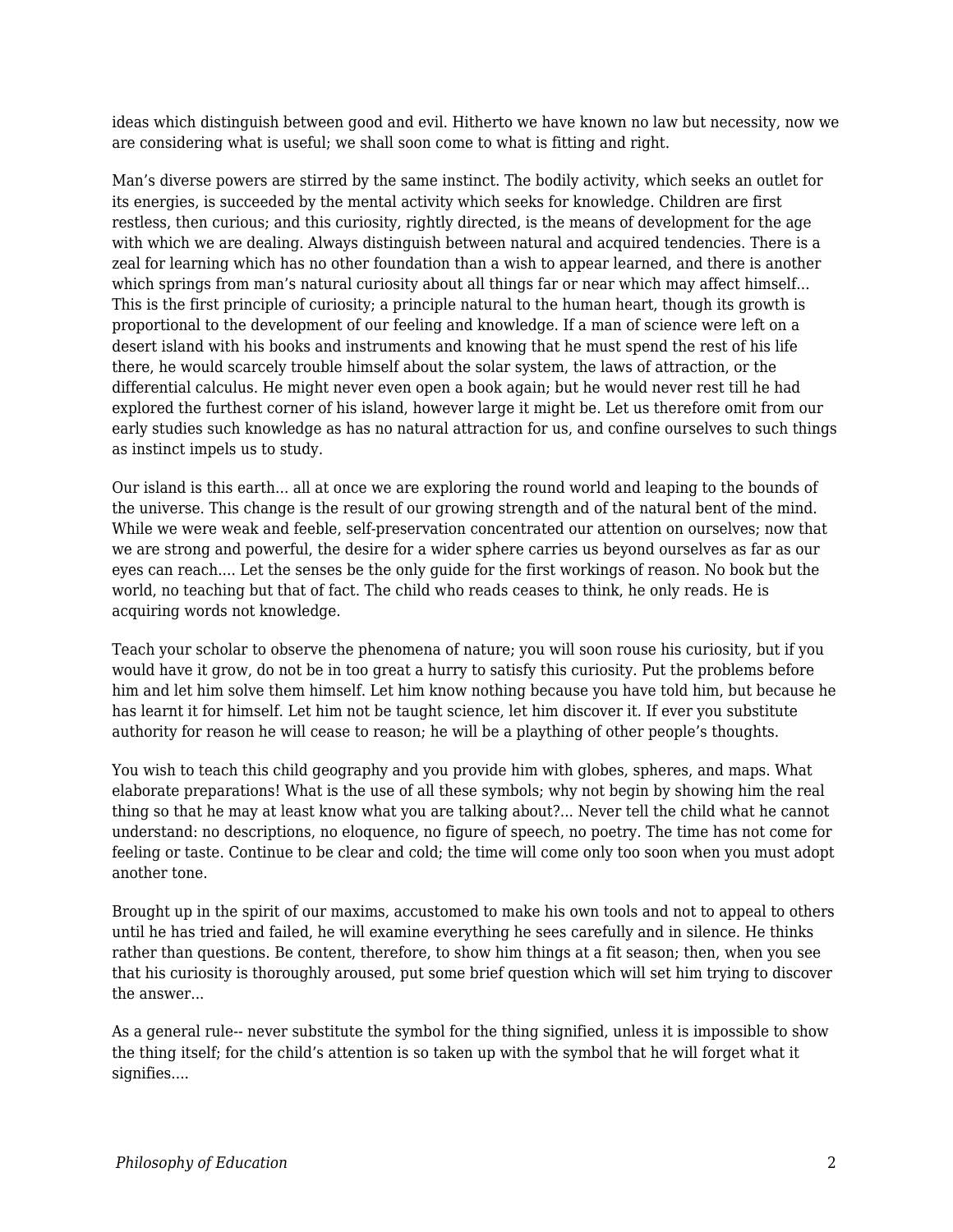We are unable to put ourselves in the child's place, we fail to enter into his thoughts, we invest him with our own ideas, and while we are following our own chain of reasoning, we merely fill his head with errors and absurdities....

His geography will begin with the town he lives in and his father's country house, then the places between them, the rivers near them, and then the sun's aspect and how to find one's way by its aid. This is the meeting place. Let him make his own map, a very simple map, at first containing only two places; others may be added from time to time, as he is able to estimate their distance and position. You see at once what a good start we have given him by making his eye his compass.

No doubt he will require some guidance in spite of this, but very little, and that little without his knowing it. If he goes wrong let him alone, do not correct his mistakes; hold your tongue till he finds them out for himself and corrects them, or at most arrange something, as opportunity offers, which may show him his mistakes. If he never makes mistakes he will never learn anything thoroughly? Moreover, what he needs is not an exact knowledge of local topography, but how to find out for himself. No matter whether he carries maps in his head provided he understands what they mean, and has a clear idea of the art of making them. See what a difference there is already between the knowledge of your scholars and the ignorance of mine. They learn maps, he makes them. Here are fresh ornaments for his room

Remember that this is the essential point in my method--Do you teach the child many things, but never to let him form inaccurate or confused ideas. I care not if he knows nothing provided he is not mistaken, and I only acquaint him with truths to guard him against the errors he might put in their place. Reason and judgment come slowly, prejudices flock to us in crowds, and from these he must be protected. But if you make science itself your object, you embark on the unfathomable and shoreless ocean, an ocean strewn with reefs from which you will never return....

Time was long during early childhood; we only tried to pass our time for fear of using it ill; now it is the other way; we have not time enough for all that would be of use. The passions, remember, are drawing near, and when they knock at the door your scholar will have no ear for anything else. The peaceful age of intelligence is so short, it flies so swiftly, there is so much to be done, that it is madness to try to make your child learned. It is not your business to teach him the various sciences, but to give him a taste for them and methods of learning them when this taste is more mature. That is assuredly a fundamental principle of all good education.

This is also the time to train him gradually to prolonged attention to a given object; but this attention should never be the result of constraint, but of interest or desire; you must be very careful that it is not too much for his strength, and that it is not carried to the point of tedium. Watch him, therefore, and whatever happens, stop before he is tired, for it matters little what he learns; it does matter that he should do nothing against his will.

If he asks questions let your answers be enough to whet his curiosity but not enough to satisfy it; above all, when you find him talking at random and overwhelming you with silly questions instead of asking for information, at once refuse to answer; for it is clear that he no longer cares about the matter in hand, but wants to make you a slave to his questions. Consider his motives rather than his words. This warning, which was scarcely needed before, becomes of supreme importance when the child begins to reason....

I dislike that array of instruments and apparatus. The scientific atmosphere destroys science. Either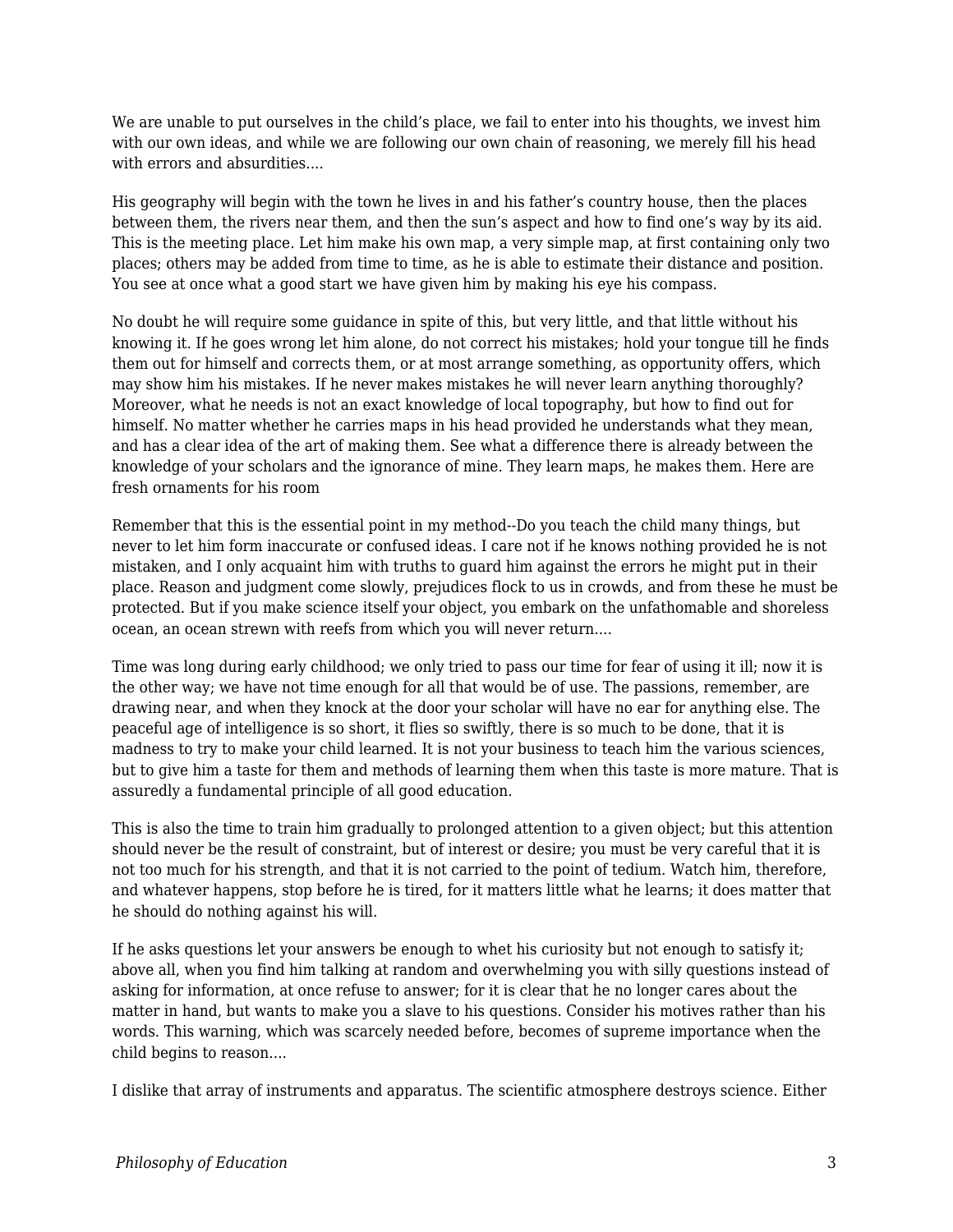the child is frightened by these instruments or his attention, which should be fixed on their effects, is distracted by their appearance.

We shall make all our apparatus ourselves, and I would not make it beforehand, but having caught a glimpse of the experiment by chance we mean to invent step by step an instrument for its verification. I would rather our apparatus was somewhat clumsy and imperfect, but our ideas clear as to what the apparatus ought to be, and the results to be obtained by means of it... Too much apparatus, designed to guide us in our experiments and to supplement the exactness of our senses, makes us neglect to use those senses... The more ingenious our apparatus, the coarser and more unskillful are our senses. We surround ourselves with tools and fail to use those with which nature has provided every one of us.

But when we devote to the making of these instruments the skill which they did replace,...we add art to nature, we gain ingenuity without loss of skill. If instead of making a child stick to his books I employ him in a workshop, his hands work for the development of his mind. While he fancies himself a workman he is becoming a philosopher.... I cannot repeat too often that it is only objects which can be perceived by the senses which can have any interest for children, especially children whose vanity has not been stimulated nor their minds corrupted by social conventions...

Let the child do nothing because he is told; nothing is good for him but what he recognizes as good. When you are always urging him beyond his present understanding, you think you are exercising a foresight which you really lack. To provide him with useless tools which he may never require, you deprive him of man's most useful tool-- common sense... Why urge him to the studies of an age he may never reach, to the neglect of those studies which meet his present needs? "But," you ask, "will it not be too late to learn what he ought to know when the time comes to use it?" I cannot tell; but this I do know, it is impossible to teach it sooner, for our real teachers are experience and emotion, and man will never learn what befits a man except under its own conditions...

We all make it a rule never to own to the faults we really have. Now I would make it a rule to admit even the faults I have not, if I could not make my reasons clear to him; as my conduct will always be intelligible to him, he will never doubt me and I shall gain more credit by confessing my imaginary faults than those who conceal their real defects.

In the first place do not forget that it is rarely your business to suggest what he ought to learn; it is for him to want to learn, to seek and to find it. You should put it within his reach, you should skillfully awaken the desire and supply him with means for its satisfaction. So your questions should be few and well-chosen, and as he will always have more questions to put to you than you to him, you will always have the advantage and will be able to ask all the oftener, "What is the use of that question?"...

I do not like verbal explanations. Young people pay little heed to them, nor do they remember them. Things! Things! I cannot repeat it too often. We lay too much stress upon words; we teachers babble, and our scholars follow our example... He finds it pays best to pretend to listen to what he is forced to hear. This is the practical result of our fine systems of education... for once more I repeat the risk is not in what he does not know, but in what he thinks he knows...

While you are thinking what will be useful to him when he is older, talk to him of what he knows he can use now. Moreover, as soon as he begins to reason let there be no comparison with other children, no rivalry, no competition, not even in running races. I would far rather he did not learn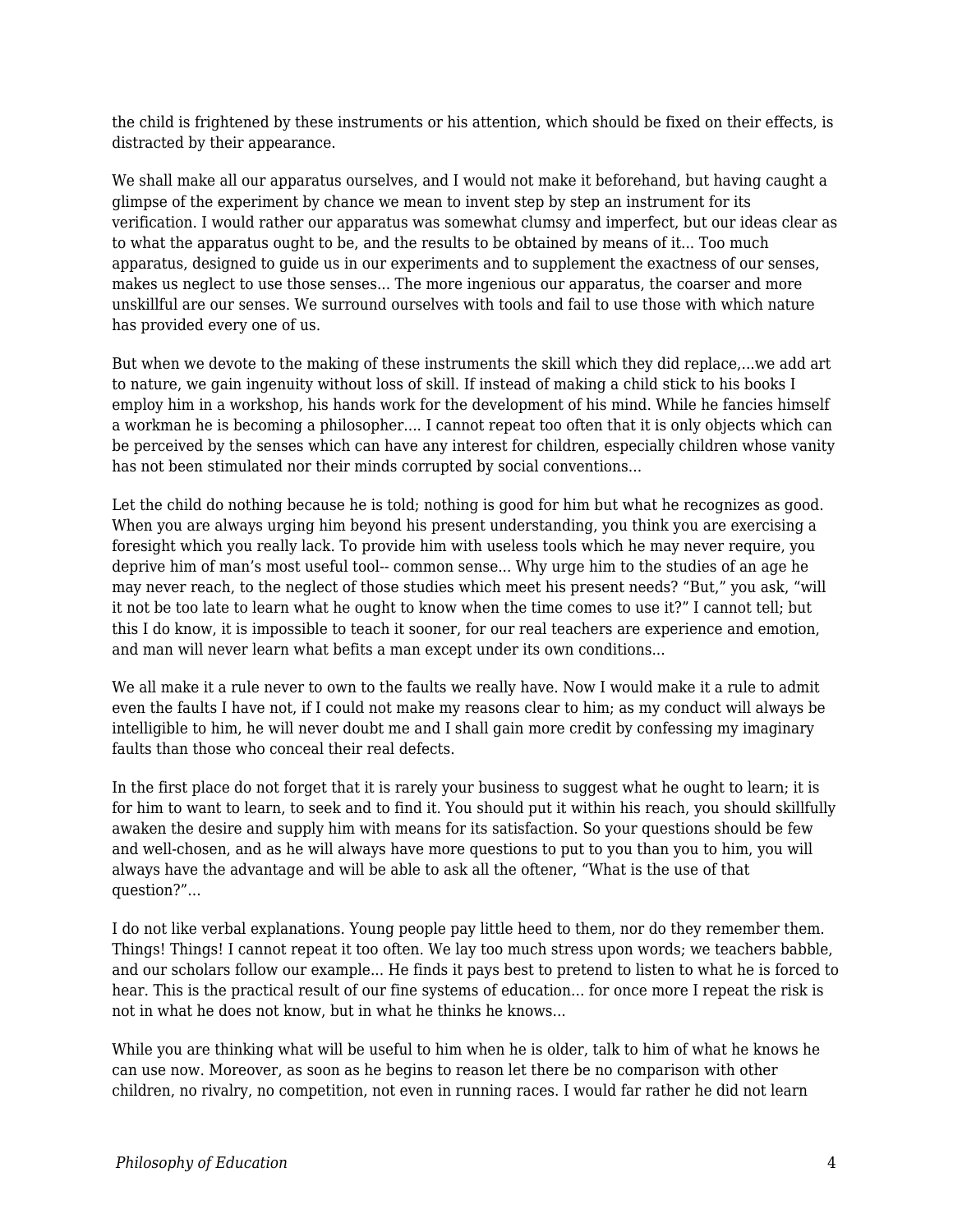anything than have him learn it through jealousy or self-conceit. Year by year I shall just note the progress he had made, I shall compare the results with those of the following year, I shall say, "You have grown so much; that is the ditch you jumped, the weight you carried, the distance you flung a pebble, the race you ran without stopping to take breath, etc.; let us see what you can do now."

In this way he is stimulated to further effort without jealousy. He wants to excel himself as he ought to do; I see no reason why he should not emulate his own performances.

I hate books; they only teach us to talk about things we know nothing about... Since we must have books, there is one book which, to my thinking, supplies the best treatise on an education according to nature. This is the first book Emile will read; for a long time it will form his whole library...What is this wonderful book? Is it Aristotle? Pliny? Buffon? No; it is Robinson Crusoe... Let him think he is Robinson himself; let him see himself clad in skins, wearing a tall cap, a great cutlass, all the grotesque get-up of Robinson Crusoe, even to the umbrella which he will scarcely need. He should anxiously consider what steps to take; will this or that be wanting.

Your main object should be to keep out of your scholar's way all idea of such social relations as he cannot understand... Be yourself the apprentice that he may become a master; you may expect him to learn more in one hour's work than he would retain after a whole day's explanation.

The value set by the general public on the various arts inverse ratio to their real utility. They are even valued directly according to their uselessness. This might be expected. The most useful arts are the worst paid, for the number of workmen is regulated by the demand, and the work which everybody requires must necessarily be paid at a rate which puts it within the reach of the poor. On the other hand, those great people who are called artists, not artisans, who labor only for the rich and idle, put a fancy price on their trifles; and as the real value of this vain labor is purely imaginary, the price itself adds to their market value, and they are valued according to their costliness. The rich think so much of these things, not because they are useful, but because they are beyond the reach of the poor...

To make a young man judge rightly, you must form his judgment rather than teach him your own... The happy child enjoys time without being a slave to it;... He will want to know all about everything he sees or does, to learn the why and the wherefore of it; from tool to tool he will go back to the first beginning, taking nothing for granted; he will decline to learn anything that requires previous knowledge which he has not acquired. If he sees a spring made he will want to know how they got the steel from the mine; if he sees the pieces of a chest put together, he will want to know how the tree was cut down; when at work he will say of each tool, "If I had not got this, how could I make one like it, or how could I get along without it?"...

The child must come first, and you must devote yourself entirely to him. Watch him, study him constantly, without his knowing it; consider his feelings beforehand, and provide against those which are undesirable, keep him occupied in such a way that he not only feels the usefulness of the thing, but takes a pleasure in understanding the purpose which his work will serve...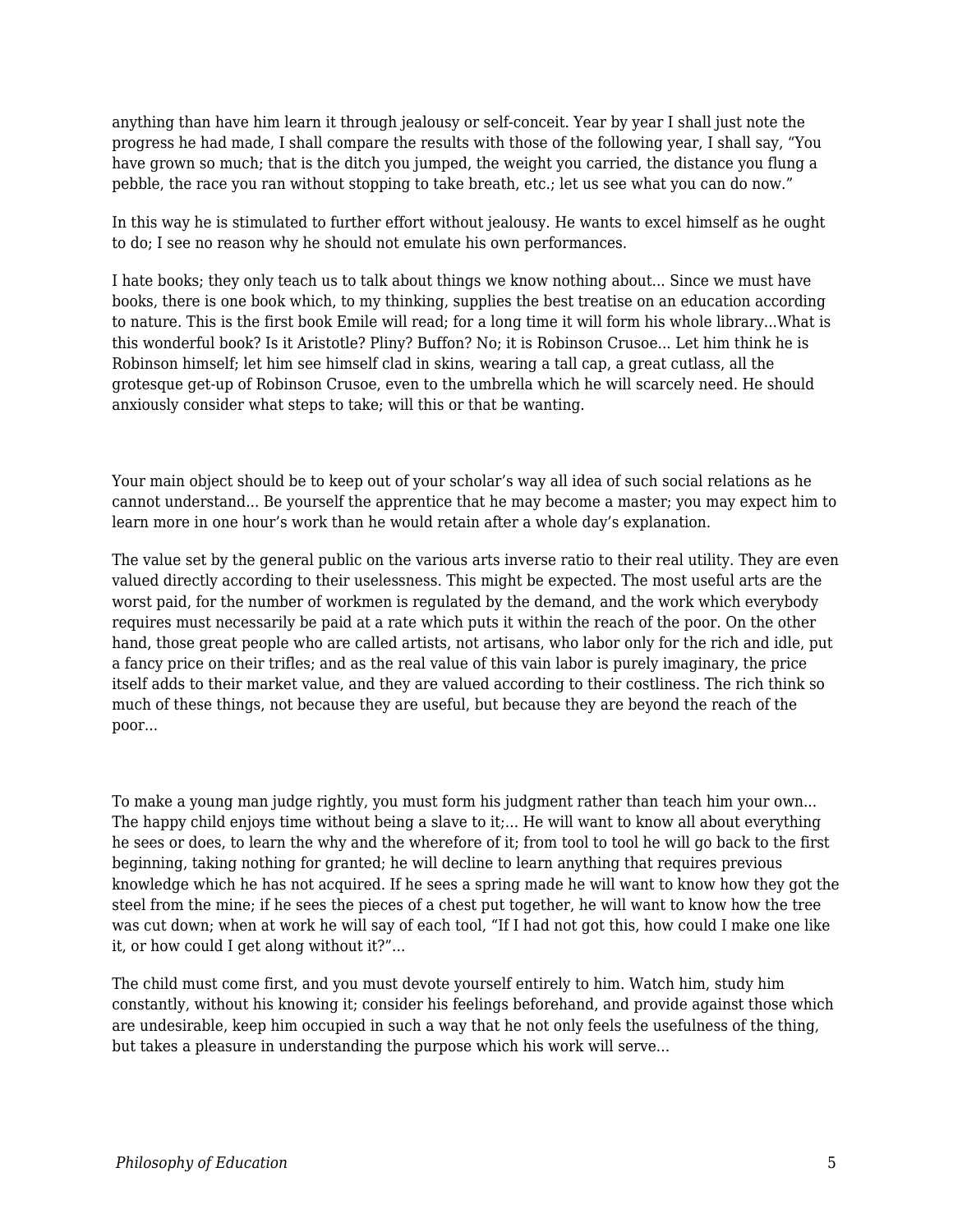Let us form these ten men into a society, and let each devote himself to the trade for which he is best adapted, and let him work at it for himself and for the rest. Each will reap the advantage of the others' talents, just as if they were his own; by practice each will perfect his own talent, and thus all the ten, well provided for, will still have something to spare for others. This is the plain foundation of all institutions. It is not my aim to examine its results here; I have done so in another book (Discours sur l'inégalité).

According to this principle, any one who wanted to consider himself as an isolated individual, selfsufficing and independent of others, could only be utterly wretched. He could not even continue to exist, for finding the whole earth appropriated by others while he had only himself, how could he get the means of subsistence? When we leave the state of nature we compel others to do the same; no one can remain in a state of nature in spite of his fellow-creatures, and to try to remain in it when it is no longer practicable, would really be to leave it, for self-preservation is nature's first law...

Do you not see that in striving to fit him merely for one station, you are unfitting him for anything else, so that some caprice of Fortune may make your work really harmful to him? What could be more absurd than a nobleman in rags, who carries with him into his poverty the prejudices of his birth? What is more despicable than a rich man fallen into poverty, who recalls the scorn with which he himself regarded the poor, and feels that he has sunk to the lowest depth of degradation?... This haughty fool who cannot use his own hands, who prides himself on what is not really his, what will he do when he is stripped of all? In that day, happy will he be who can give up the rank which is no longer his, and be still a man in Fate's despite....

The man who eats in idleness what he has not himself earned, is a thief, and in my eyes, the man who lives on an income paid him by the state for doing nothing, differs little from a highwayman who lives on those who travel his way... Man in society is bound to work; rich or poor, weak or strong, every idler is a thief. Now of all the pursuits by which a man may earn his living, the nearest to a state of nature is manual labor; of all stations that of the artisan is least dependent on Fortune... "Learn a trade."

"A trade for my son! My son a working man! What are you thinking of, sir?" Madam, my thoughts are wiser than yours; you want to make him fit for nothing but a lord, a marquis, or a prince; and some day he may be less than nothing. I want to give him a rank which he cannot lose, a rank which will always do him honor; I want to raise him to the status of a man, and, whatever you may say, he will have fewer equals in that rank than in your own.

The letter killeth, the spirit giveth life. Learning a trade matters less than overcoming the prejudices he despises. You will never be reduced to earning your livelihood; so much the worse for you. No matter; work for honor, not for need; stoop to the position of a working man, to rise above your own. To conquer Fortune and everything else, begin by independence. To rule through public opinion, begin by ruling over it.... Emile shall learn a trade. "An honest trade,"... I would rather have him a shoemaker than a poet, I would rather he paved streets than painted flowers on china...

Perhaps we are laying too much stress on the choice of a trade; as it is a manual occupation, Emile's choice is no great matter... What would you have him do? He is ready for anything. He can handle the spade and hoe, he can use the lathe, hammer, plane, or file; he is already familiar with these tools which are common to many trades. He only needs to acquire sufficient skill in the use of any one of them to rival the speed, familiarity, and the diligence of good workmen... To honor trades we are not obliged to practice every one of them, so long as we do not think them beneath us...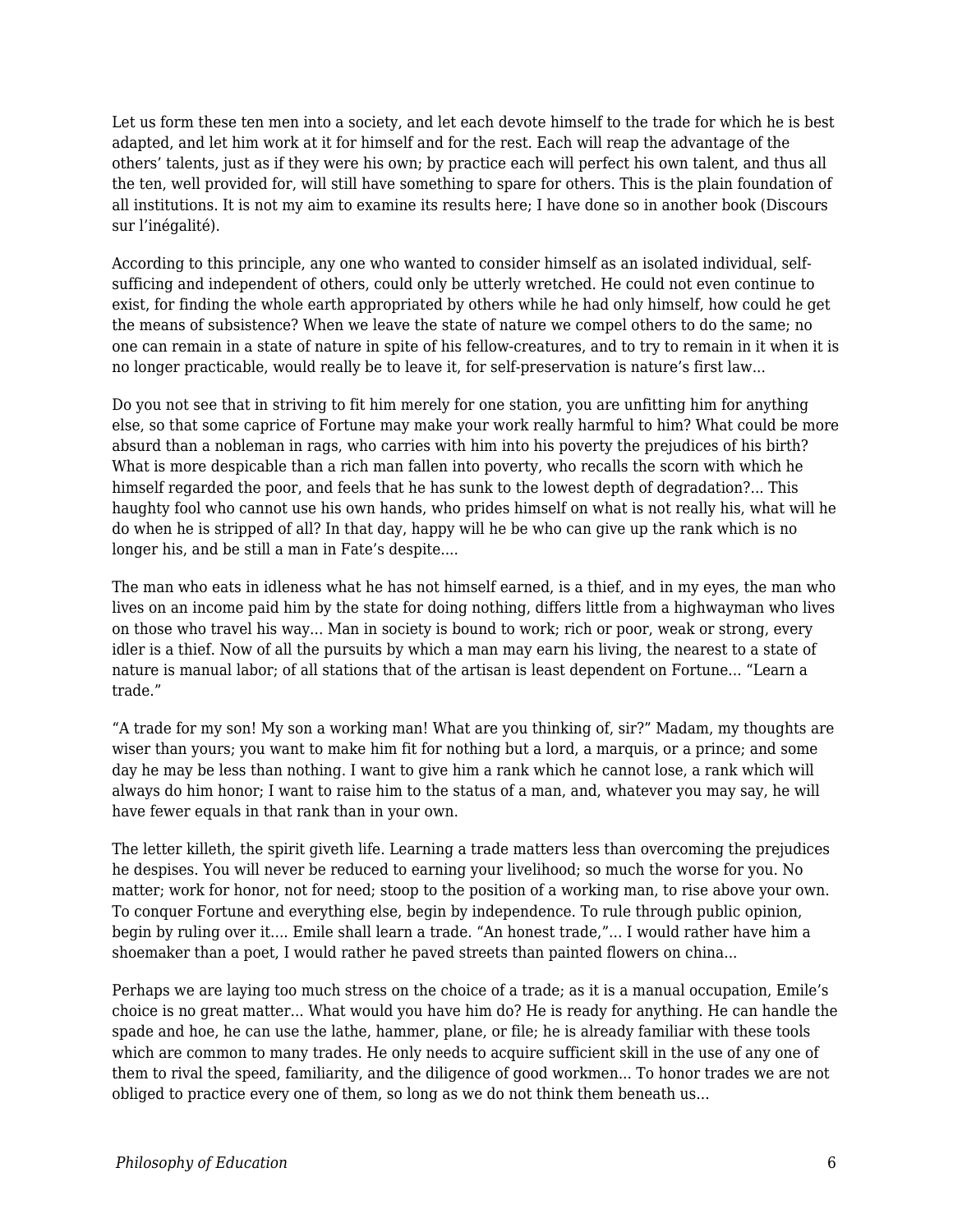All things considered, the trade I should choose for my pupil, among the trades he likes, is that of a carpenter... I am convinced he will never learn anything thoroughly unless we learn it together... Once or twice a week I think we should spend the whole day at our master's; we should get up when he does, we should be at our work before him, we should take our meals with him, work under his orders, and after having had the honor of supping at his table we may if we please return to sleep upon our own hard beds. This is the way to learn several trades at once, to learn to do manual work without neglecting our apprenticeship to life...

Let us keep Emile's hand from money lest he should become an ass, let him take the work but not the wages. Never let his work be judged by any standard but that of the work of a master. Let it be judged as work, not because it is his. If anything is well done, I say, "That is a good piece of work," but do not ask who did it. If he is pleased and proud and says, "I did it." answer indifferently, "No matter who did it, it is well done."...

He must work like a peasant and think like a philosopher, if he is not to be as idle as a savage. The great secret of education is to use exercise of mind and body as relaxation one to the other... Nature never deceives us; we deceive ourselves... There is all the difference in the world between a natural man living in a state of nature, and a natural man living in society. Emile is no savage to be banished to the desert, he is a savage who has to live in the town. He must know how to get his living in a town, how to use its inhabitants, and how to live among them, if not of them....

You have not got to teach him truths so much as to show him how to set about discovering them for himself. To teach him better you must not be in such a hurry to correct his mistakes... We should be more ashamed to deceive ourselves with bad reasoning, than to find no explanation at all. There is no phrase so appropriate to us, or so often on our lips, as, "I do not know;" neither of us are ashamed to use it....

Compelled to learn for himself, he uses his own reason not that of others, for there must be no submission to authority if you would have no submission to convention. Most of our errors are due to others more than ourselves.... Emile knows little, but what he knows is really his own; he has no halfknowledge... Caprice and prejudice have no part in it. He values most the things which are of use to himself, and as he never departs from this standard of values, he owes nothing to prejudice.

Emile is industrious, temperate, patient, steadfast, and full of courage. His imagination is still asleep, so he has no exaggerated ideas of danger; the few ills he feels he knows how to endure in patience, because he has not learnt to rebel against fate... He thinks not of others but of himself, and prefers that others should do the same... He has no errors, or at least only such as are inevitable; he has no vices; or only those from which no man can escape. His body is healthy; his limbs are supple, his mind is accurate and unprejudiced, his heart is free and untroubled by passion. Pride, the earliest and the most natural of passions, has scarcely shown itself. Without disturbing the peace of others, he has passed his life contented, happy, and free, so far as nature allows. Do you think that the earlier years of a child, who has reached his fifteenth year in this condition, has been wasted?